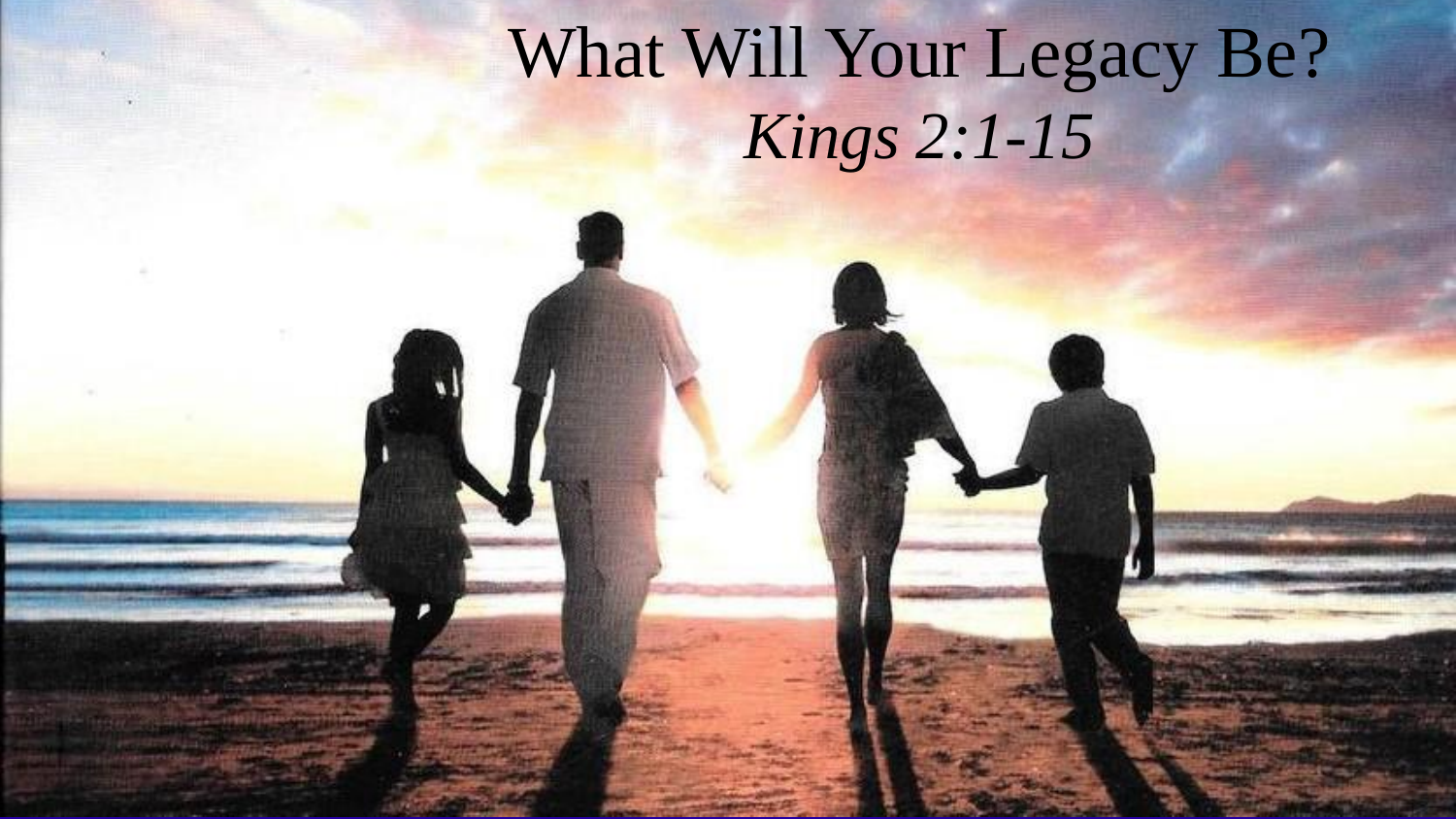1. First stop was Gilgal There was a school of prophets there This was the place of beginnings It's never too late to begin!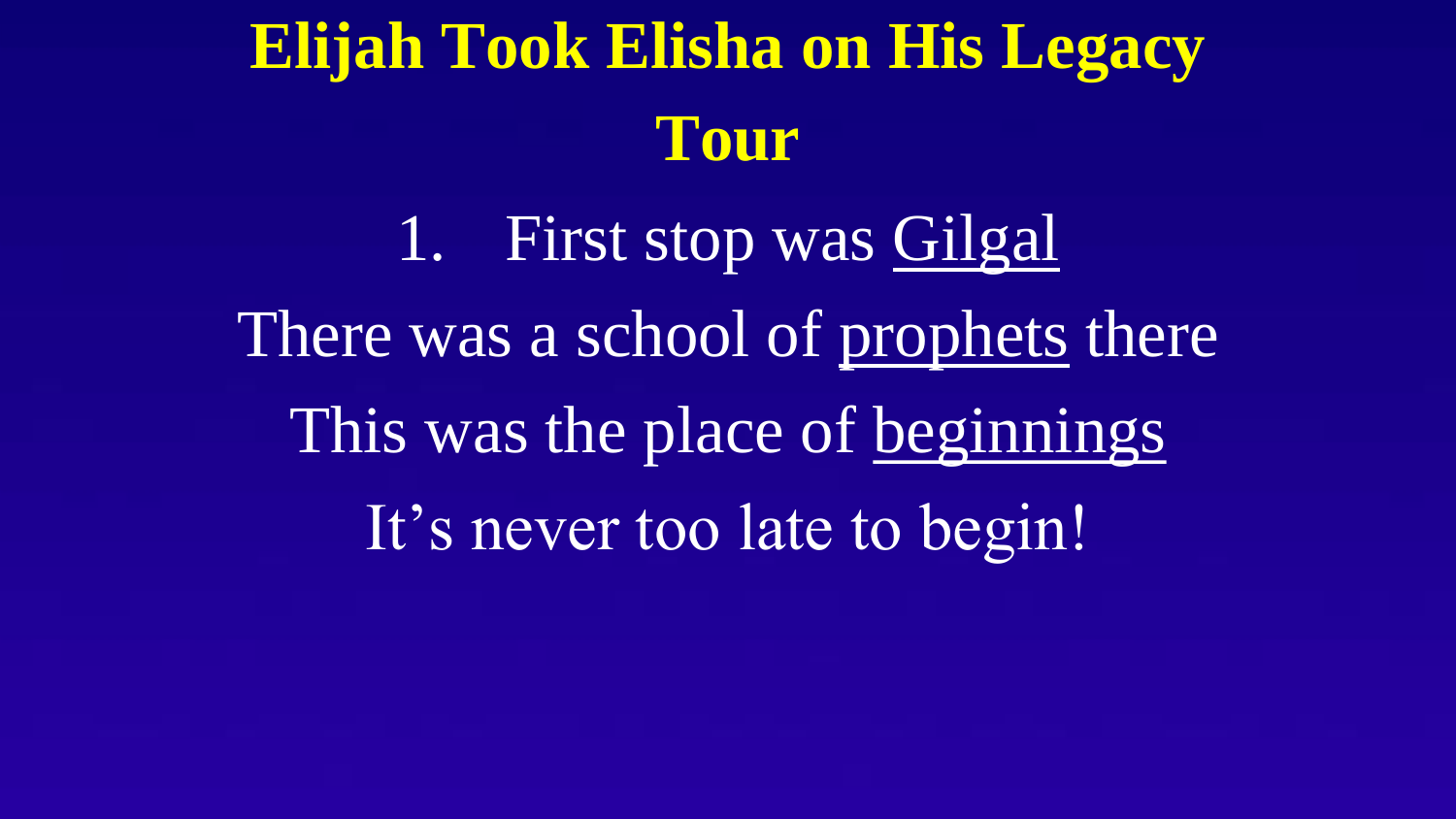2. Second stop was Bethel This is where Abraham built an altar Elijah was reminding Elisha the importance of building an altar every step of the way.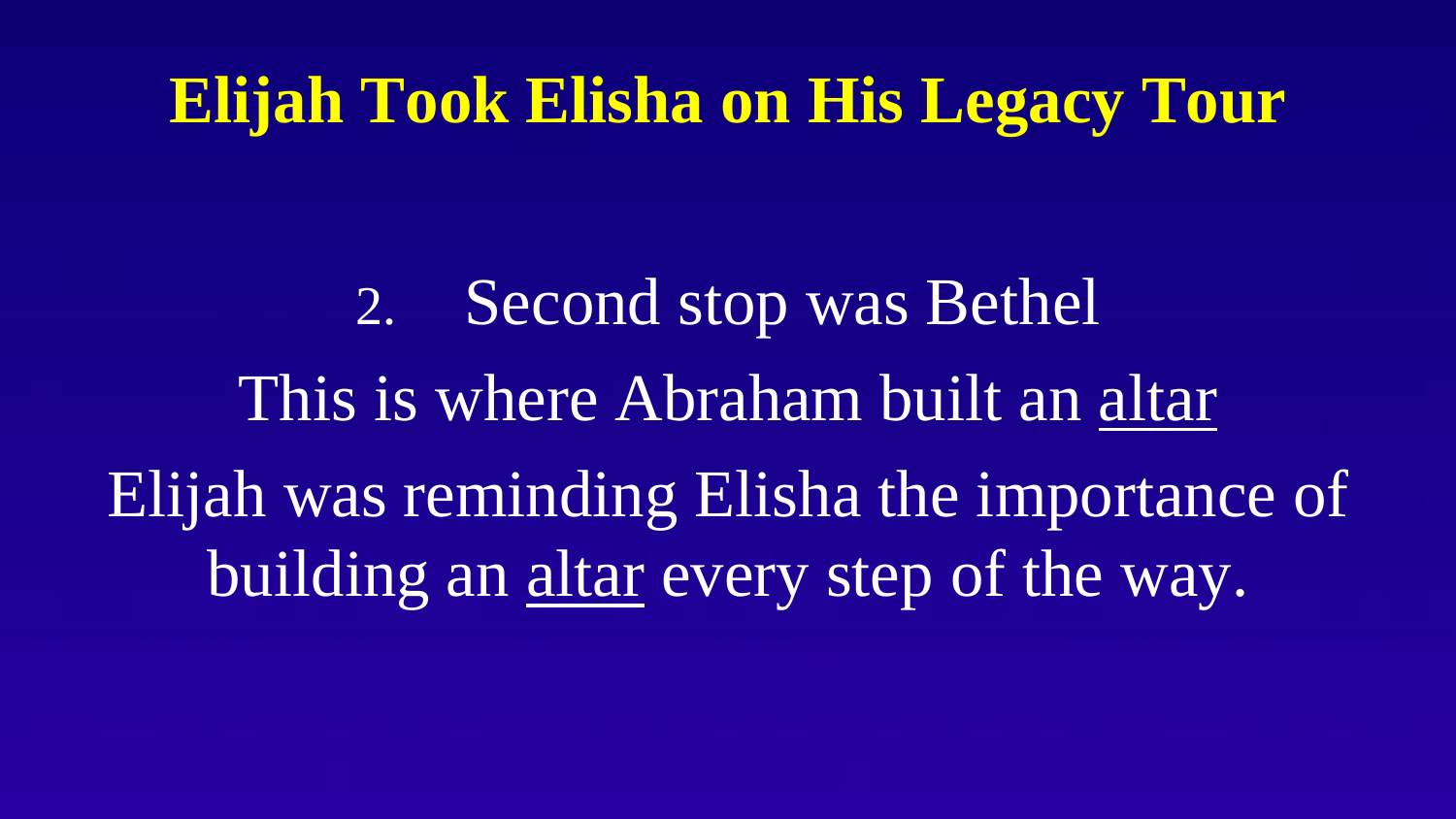3. Third stop was Jericho That's the place of battle Elijah was reminding Elisha of some of the battles he fought

He reminded Elisha that he would have some battles in his own life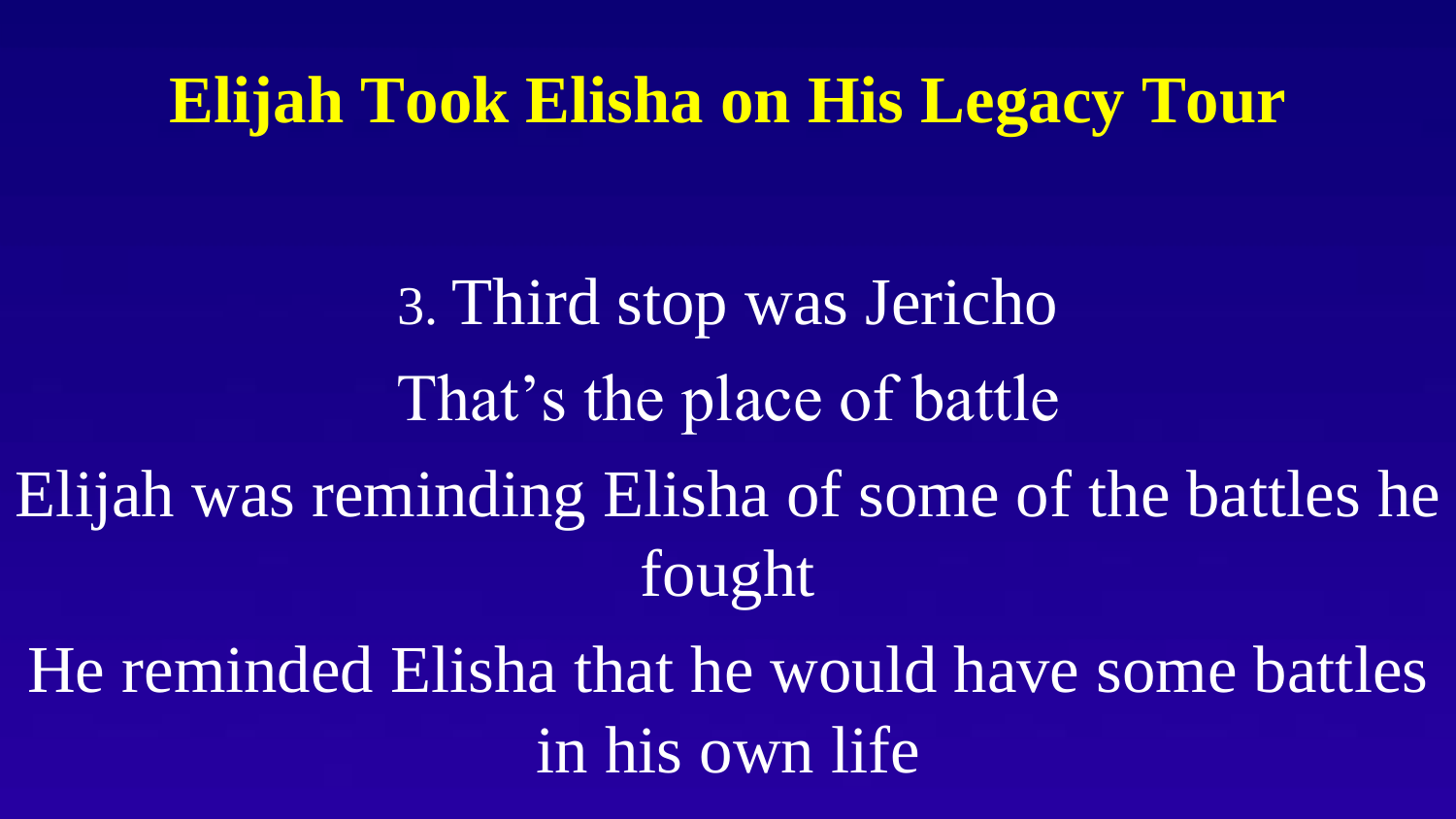**Elijah Took Elisha on His Legacy Tour** 3. Third stop was Jericho He told Elisha that the biggest battle he would face would be the battle where he would need to die to himself -The call of God is a selfless kind of service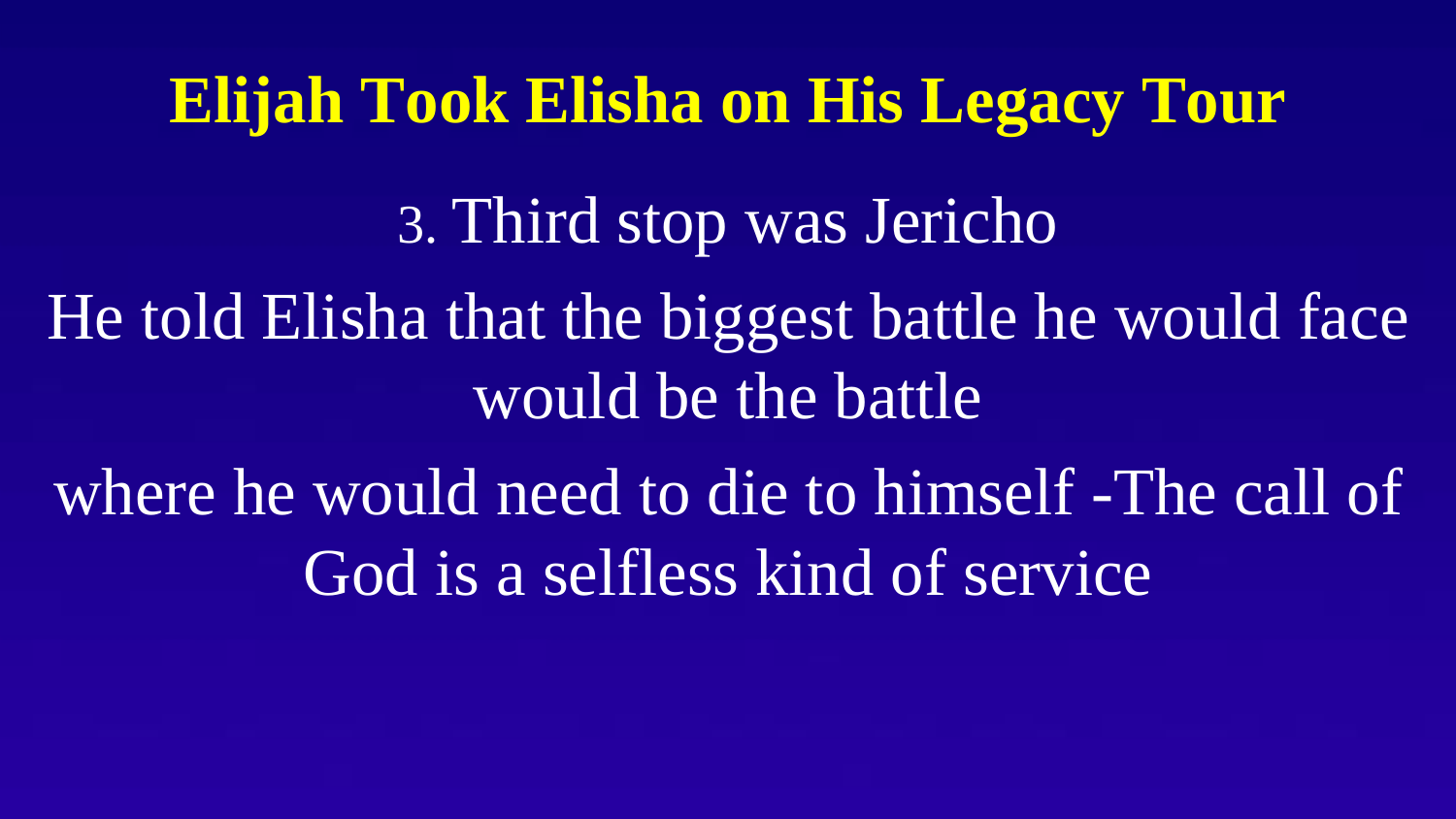# 4. The fourth and final stop was the Jordan (Verse 7-9)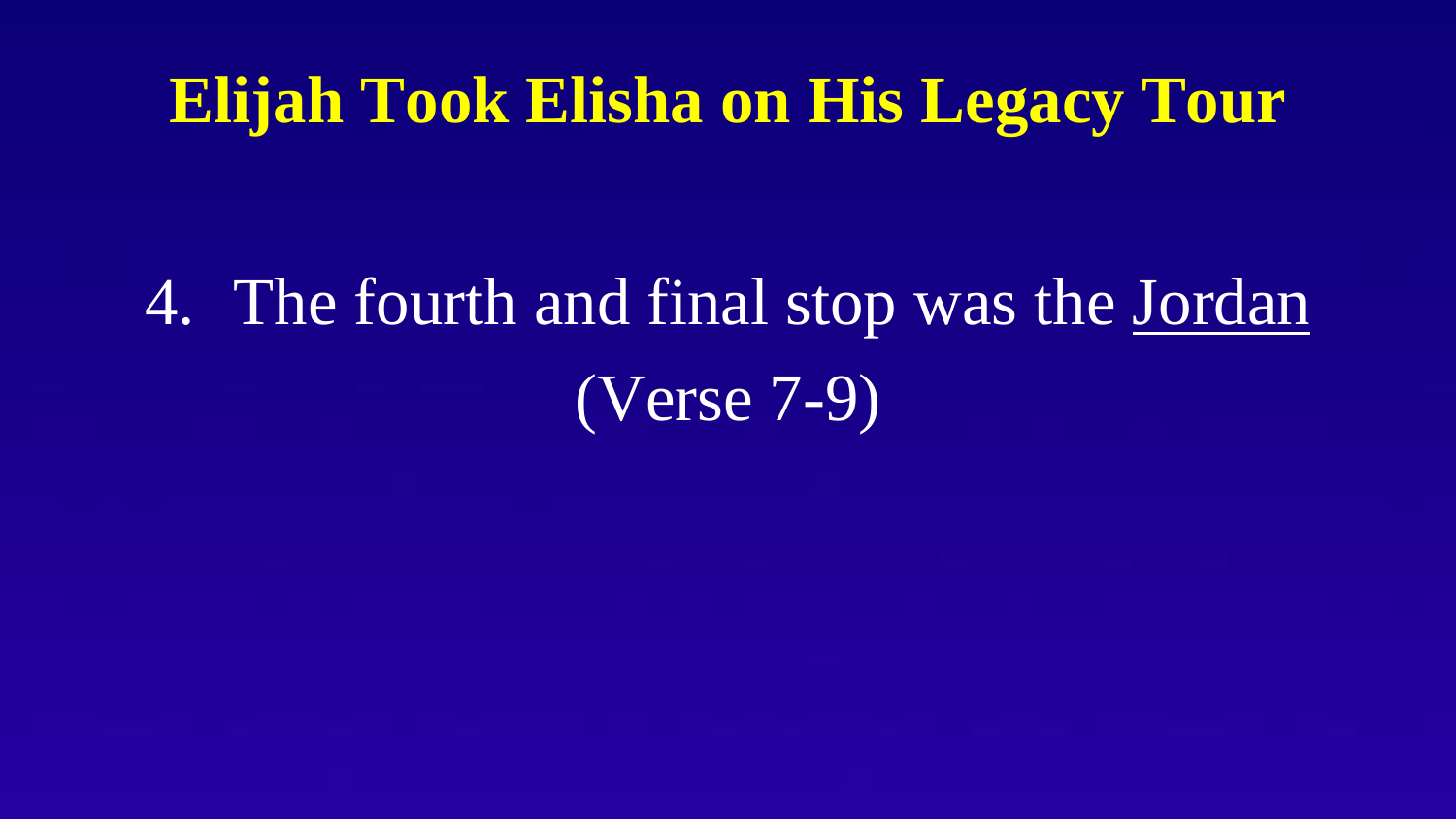#### **Elisha became a double portion man**

He was left with Elijah's mantle Elisha picked up the mantle signifying that the call of God was upon his life